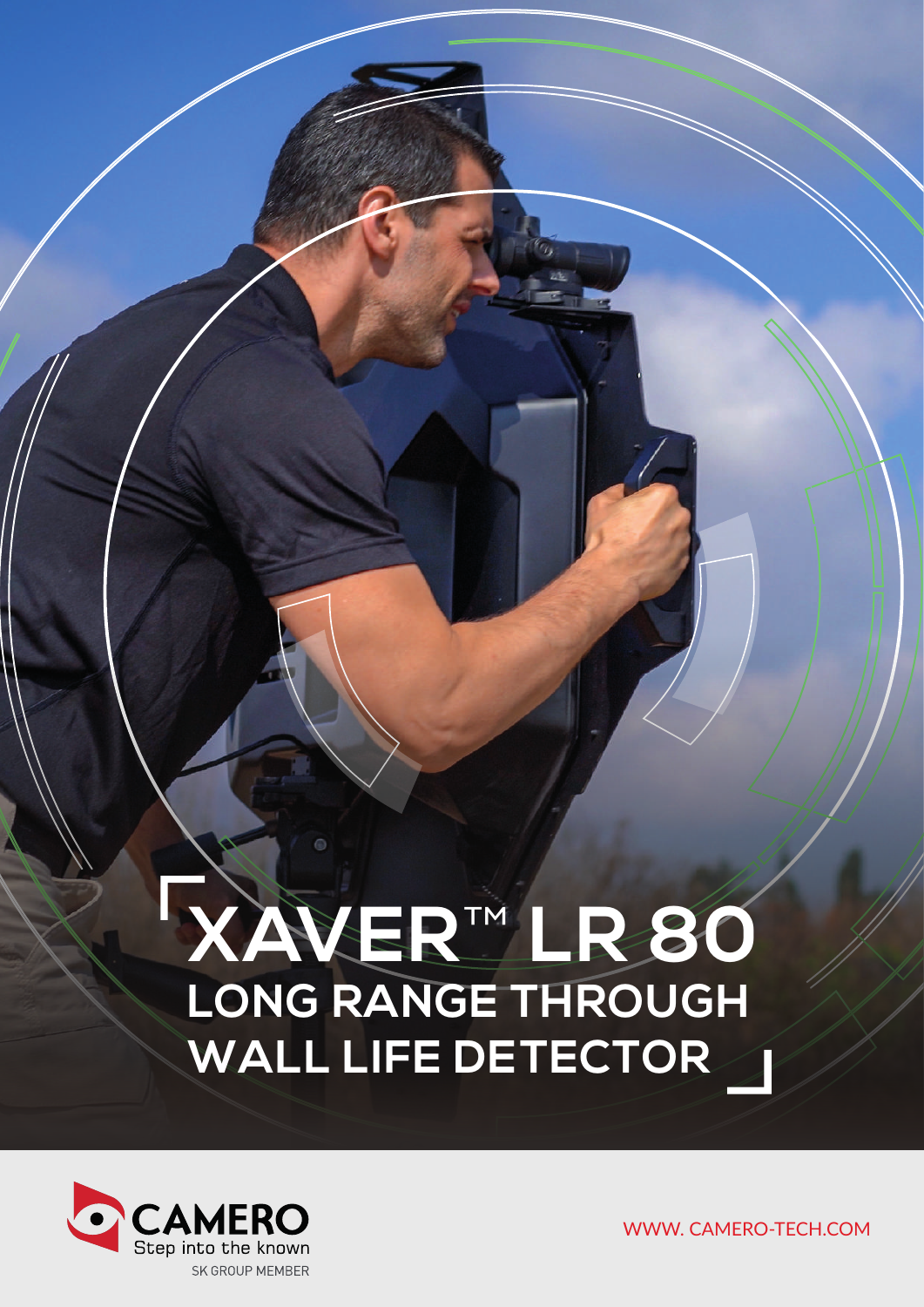### **XAVER**™ **LR 80**

## **GROUNDBREAKING LONG RANGE SENSE THROUGH THE WALL (STTW)**

The Xaver<sup>™</sup> LR80 (XLR80) enables to detect live objects through the wall at more than 100m away. The system is optimized for urban and rural operations, by gathering mission critical, accurate real-time information of live objects hidden beyond walls, while staying far away in a safe position. The XLR80 brings:



The presence and number of live objects beyond the wall

More than 100m



Exact distance of detected objects from the system



Portability, Easy to use and intuitive interface

By providing mission critical information for Tactical and ISR use, in a non-line of sight situation from long distances, the XLR80 creates an unprecedented life-saving situational awareness picture, a clear operational advantage and the ability to "step into the known".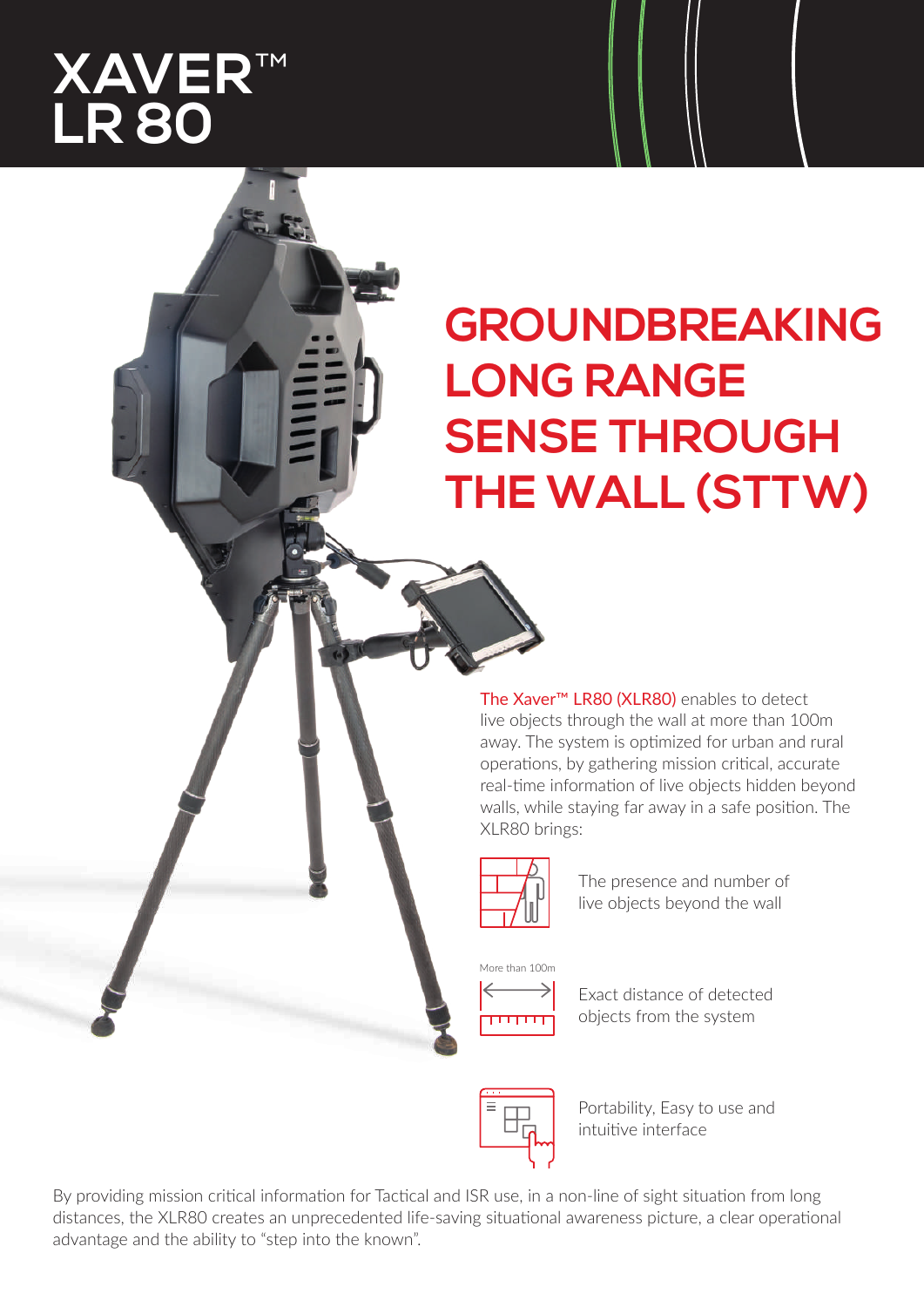### **XAVER™ LONG RANGE MAIN FEATURES**

- More than 100 m detection range in stand-off position
- Reliable detection of live objects behind most common wall materials
- Simultaneous detection of moving and nonmoving live objects
- Controlled by 10-inch toughpad with Simple user interface for intuitive interpretation
- Integrated data recording and playback for post-mission analysis, training, and debriefing
- Unique patented algorithms and signal processing
- Portable and can be operated by a single user
- The system is equipped with a dedicate sight to easily directing the beam to the target
- Ready to use at the push of a button

| S<br>Specificatio<br>hical<br>Tech | Detection range        | More than 100 M              |
|------------------------------------|------------------------|------------------------------|
|                                    | Spot size @70m         | 7m                           |
|                                    | System weight          | 19.5 kg                      |
|                                    | Battery operation time | 7h with 2 internal batteries |
|                                    | Dimensions (LxWxH)     | 106 cm x 108 cm x 40 cm      |
|                                    | Minimal target speed   | 0m/s                         |
|                                    | Recording capability   | 12 hours                     |

#### **XAVER™ LONG RANGE TECHNOLOGY**

The Xaver™ Long Range utilizes a state-of-the-art system architecture, encompassing multiple cuttingedge technologies. A unique, Ultra- Wideband (UWB) sensor that operates at very wide bandwidth. Patented algorithms are used to provide the user with a real time information.





#### **RADIATION SAFETY**

The Xaver Long Range is completely radiation safe. It is designed to provide superior performance while meeting the following international requirements and guidelines for Human Exposure:

ICNIRP-2008 radiation exposure restriction FCC OET-65 Edition 97-01 IEEE C95.1-2005